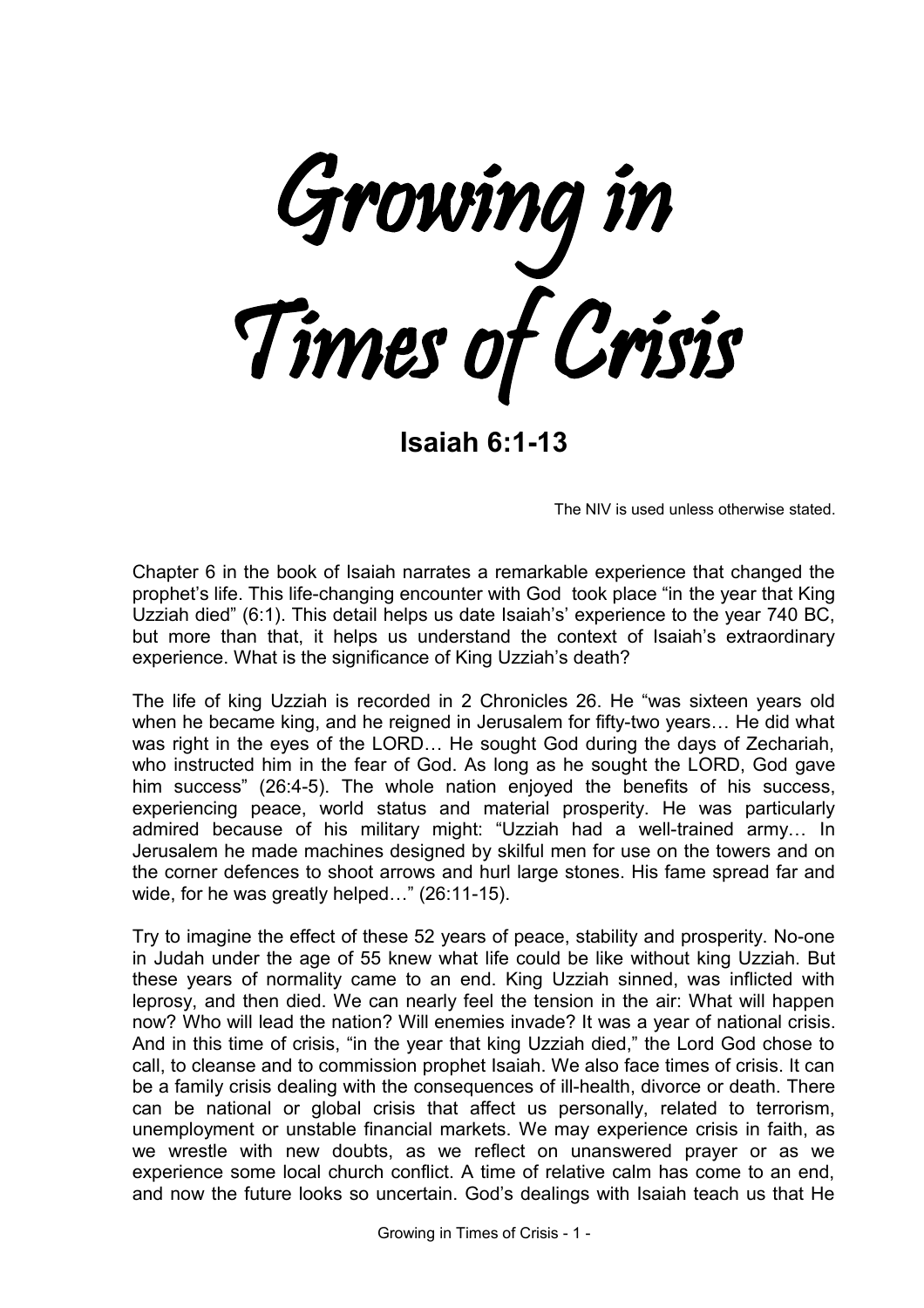can use those painful and difficult seasons. In God's hand, times of crisis provide an opportunity for personal growth.

### **1. In times of crisis, seek the Lord**

When crisis comes, some people paralyse, either by fear or shock. Others, however, become over-active, seeking a quick solution as they run from one side to another. What does Isaiah do? He could have joined a delegation to visit neighbouring countries to sign peace agreements. He could have entered into discussions with the powerful military men. He could have tried setting up his own "religious" political party. In this opening verse, we do not find Isaiah in the palace neither in the market place, but in the temple. In times of crisis he seeks the Lord.

The Lord is happy to see him there and rewards him with an important vision. It is not a vision of a peaceful millennial future. It is not a vision about the destruction of enemies. No! God knew exactly what Isaiah needed, a vision of God Himself: "I saw the Lord seated on a throne, high and exalted, and the train of his robe filled the temple (6:1). The Lord was in no panic. The crisis had not taken Him by surprise. He was not running from one side to anther. The Lord was calm. He was seated. Isaiah needed to notice that. And so do we. The Lord was seated on a throne, which speaks of His authority. It was a high and exalted throne. As Isaiah took in what he saw, his spirit found rest. For Judah the crisis opened the door to an uncertain future. But for Isaiah, this vision of God filled him with calm confidence. Knowing that the future was in God's hands, he could later write "This is the plan determined for the whole world; this is the hand stretched out over all nations. For the LORD Almighty has purposed, and who can thwart him? His hand is stretched out, and who can turn it back?" (Is. 14:26-27). If we are to remain calm in times of crisis and confident about the future, we also need a fresh and realistic vision of God.

#### **2. In times of crisis, look at yourself**

As Isaiah gazed at the Lord, he saw 2 seraphs flying above His throne. He heard them call to one another "Holy, holy, holy is the LORD Almighty; the whole earth is full of his glory" (6:3). To complement the awe-inspiring experience, "the doorposts and thresholds shook and the temple was filled with smoke" (6:4). God has many wonderful attributes. He is love. He is faithful. He is almighty. But the only attribute that is repeated 3 times is this one: He is holy. The repetition is used for emphasis. Isaiah understood the message. His eyes turned from the Lord to himself. The contrast was painfully obvious. "Woe to me!" cried Isaiah, "I am ruined! For I am a man of unclean lips…" (6:5). A crisis provides us with an opportunity to draw near to the Lord. And as we do so, we become painfully aware of our own inadequacy.

Before the crisis, we happily say that our future is in the Lord's hands. But when the crisis hits, when our savings are stolen, when our job is lost, when our health breaks… our future no longer feels safe. Perhaps it is easier to trust the Lord when we feel confident, secure and in control. The crisis breaks our cosmetic security. The Lord considered it important that Isaiah should feel his own smallness, so He shows him His greatness. The Lord considered it important that Isaiah should feel his own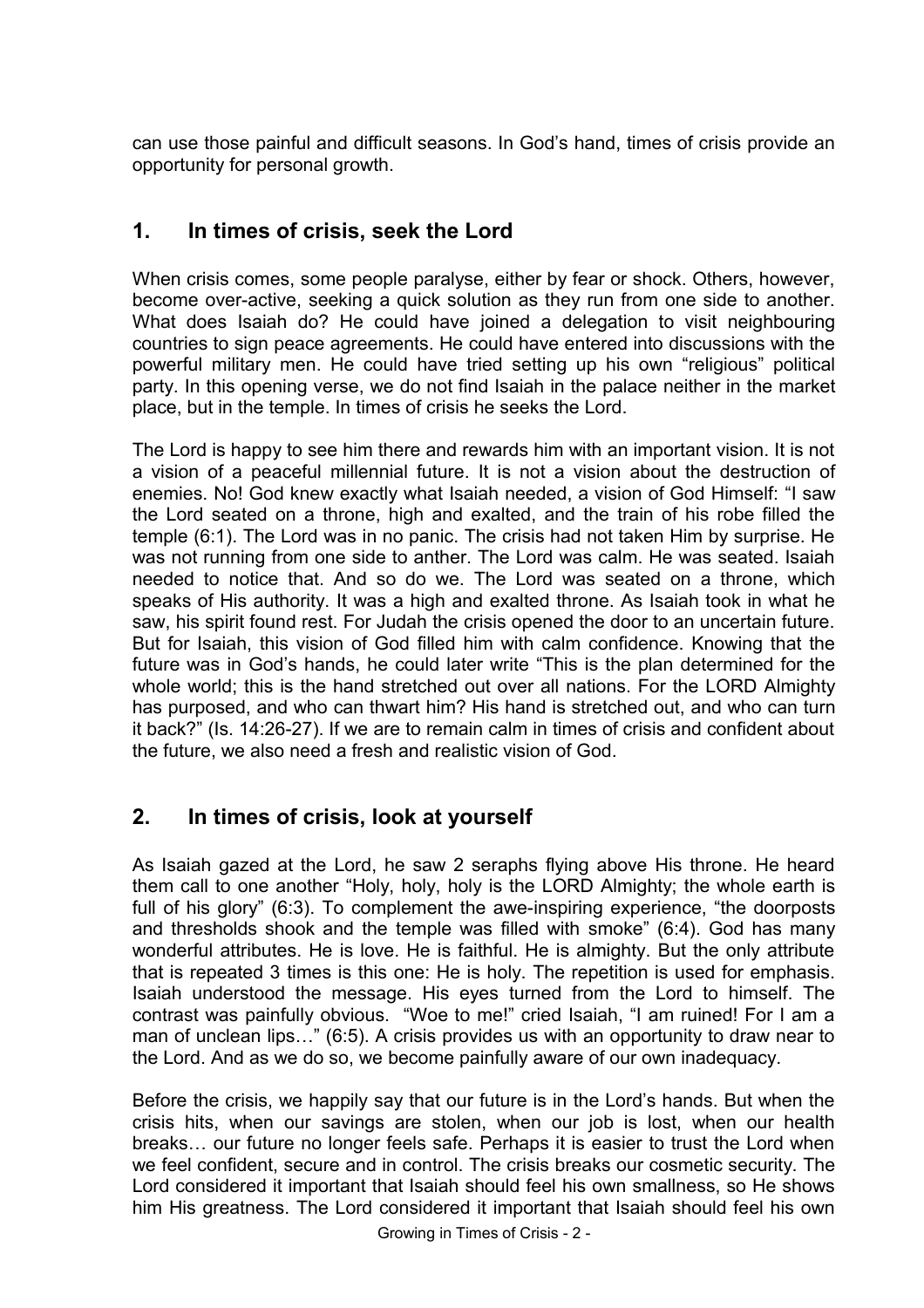sinfulness, so He shows him His holiness. Your crisis is also an invitation to draw close to the Lord and then take a realistic view of yourself. In the Lord's hands, a crisis is a tool to awaken us from comfortable religious routine, to expose lies in the way we think, to help us see our ungodly priorities. Rather than trying to blame others for their involvement in your crisis, in God's presence look at yourself. Maybe there is something you need to correct. Maybe you also have "unclean lips!"

# **3. In times of crisis, try listening**

"Then one of the seraphs flew to me with a live coal in his hand, which he had taken with tongs from the altar. With it he touched my mouth and said, 'See, this has touched your lips; your guilt is taken away and your sin atoned for.'" (6:6-7). This was a symbolic action. The altar probably represents the work of Christ, since forgiveness and cleansing are normally associated with the sacrificial death of our Lord Jesus: "Christ was sacrificed once to take away the sins of many people" (Heb. 9:28). Can you imagine the effect of a burning coal touching your sensitive lips? I am sure Isaiah never forgot that painful moment. The scars and memories ensured that he would never forget his past reality: unclean lips. We also need reminding where we came from. Without the memories of our own inadequacy and His sufficiency, we shall lack grace in our dealings with others. The Lord wanted to use Isaiah's lips, so He first burnt them.

Isaiah is now clean and attentive in the presence of the Lord. He is now ready to listen. "Then I heard the voice of the Lord saying, 'Whom shall I send? And who will go for us?'" (6:8). It is so easy to have our own ideas, our own plans, our own opinions, our own solutions. And when our mind is busy with our own ideas, plans, opinions and solutions, it is so difficult to listen to the Lord. His quiet voice is drowned in our internal chaos. But if we are to benefit from the crisis, if we are to grow through it, we must hand over our initiatives to the Lord and try to listen to His voice. Later Isaiah applied this principle to the whole nation: "Woe to the obstinate children… who carry out plans that are not mine, forming an alliance, but not by my Spirit, heaping sin upon sin… Yet the LORD longs to be gracious to you; he rises to show you compassion. For the LORD is a God of justice. Blessed are all who wait for him! ... Whether you turn to the right or to the left, your ears will hear a voice behind you, saying, 'This is the way; walk in it" (Is. 30:1, 18-21). The Lord may choose to speak through the advice of others, through His Word, through circumstances, through a dream… the Sovereign Lord will choose the vehicle. Our part, like that of Isaiah and Samuel, is to be in a condition to hear: "Speak LORD, for your servant is listening" (1 Sam. 3:9).

## **4. In times of crisis, be open to change**

When Isaiah answered the Lord "Here am I. Send me!" (6:8), I wonder what task Isaiah expected the Lord to give him. Did he think the Lord would send him to anoint a new king, like Samuel did to David nearly 300 years before? Did he play with the possibility that the Lord would appoint him as the next king? Did he imagine the Lord would use him, like He used Moses, to lead the people of God out of the crisis into some new land? The Lord did not ask Isaiah "What do you fancy doing?" Rather He